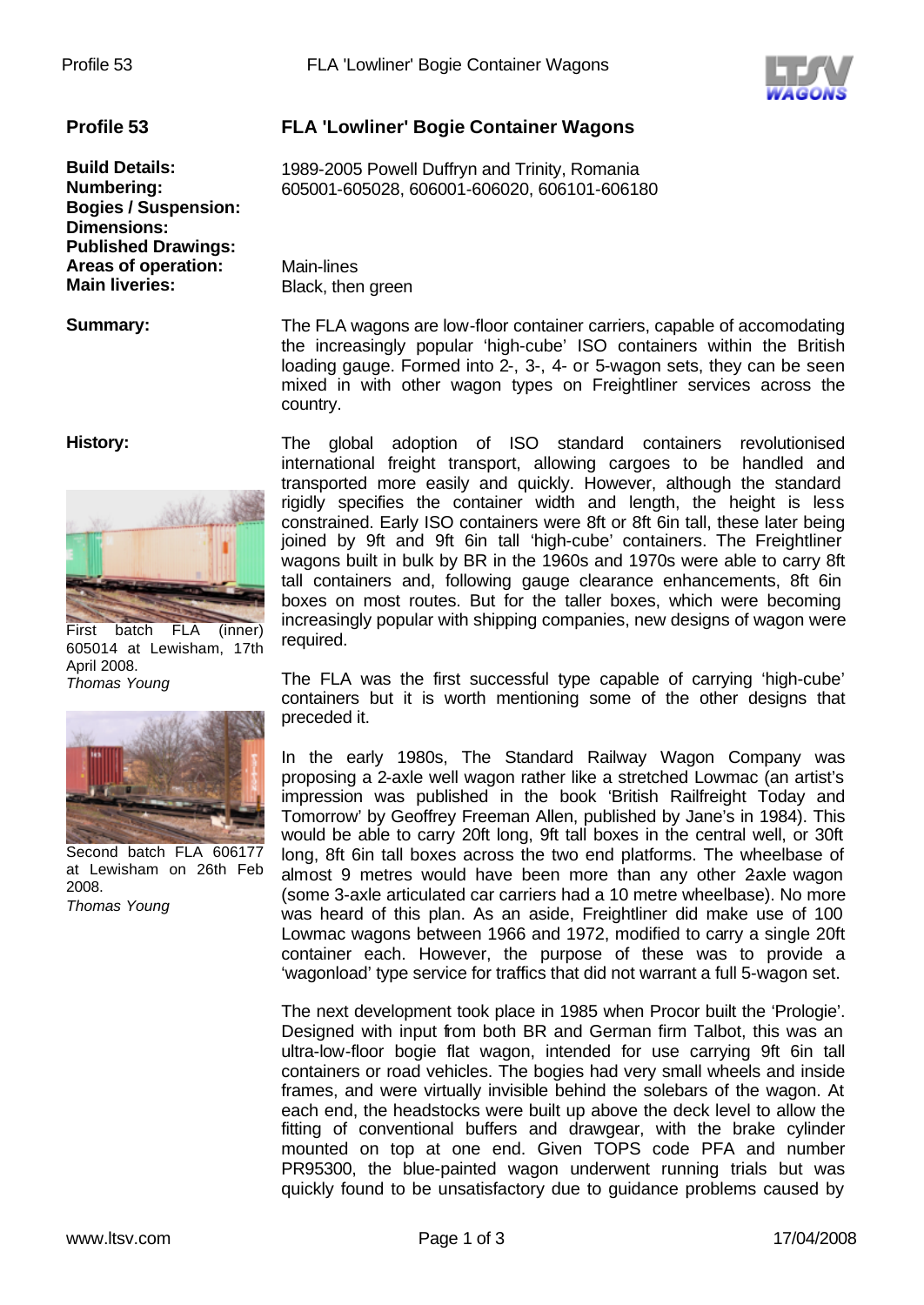

the very small wheels. It was placed in storage in 1986 and survived until at least 1998.

In 1988 Powell Duffryn modified former BGV steel carrying wagon W160030 (originally a Warflat wagon built in 1943) by fitting it with smallwheeled bogies developed by Gloucester. The wagon was registered for mainline use and renumbered in the private-owner series as PDUF95301 (PXA, PX051A) but it was never intended for revenue use. After trials at Derby RTC it was deregistered (by 1992).

The following year Powell Duffryn built a prototype 3-wagon set of lowfloor container carriers. Like the Prologie, these featured small-wheeled, inside-frame bogies and raised headstocks at the outer ends. The inner couplings were of the bar type and each wagon had a 40ft deck length. Painted in a mid-blue livery, the wagons were numbered PDUF95090 (inner wagon to design code PF054A, later JK054A) and PDUF95091/95092 (outer wagons to design code PF053A, later JK053A). They were completed just in time to be displayed at the Railfreight '89 exhibition at Cricklewood in May, full running trials commencing afterwards. With the TOPS code revisions of 1990, the wagons were changed from PFA to JKA, this being a code specifically for lowliners.

The Powell Duffryn design was evidently a success, the firm being awarded a contract to build 45 production vehicles for Speedlink Distribution – Freightliner in 1990. Assigned numbers and details were as follows;

605001-605027 FLA-I FL002A Inners Lot 4068 606001-606018 FLA-O FL003A Outers Lot 4069

As the quantities suggest, these were planned for use in nine 5-wagon sets. Like the FSA/FTA container wagons that were ordered at about the same time, the AARKND was used to distinguish inner and outer wagons, but in this case it was more logical as all FLAs had the same CARKND.

The first deliveries were made in July 1990 but it was not until September the following year that all the sets were delivered and accepted for service, many having spent time in storage at either Cardiff or Willesden. Their first use (from the end of July 1991) was on services between Grain in Kent and Willesden. The low-platform height was needed here to due to restricted clearances on some of the lines through London. Livery was black with yellow headstocks and red/yellow Railfreight Distribution logos.

In 1992 BR purchased the prototype set from Powell Duffryn and issued new lot and running numbers as below.

605028 (ex PDUF95090) FLA-J FL054A Inner Lot 4074 606019/606020 (ex PDUF95091/95092) FLA-P FL053A Outers Lot 4075

The design codes were derived from the earlier PFx and JKx codes but were soon changed to FL005A and FL004A respectively. From 1993 the FLA fleet was redeployed onto national workings.

It was to be over 10 years before any more FLAs were built, during which time other wagons capable of carrying 9ft 6in containers arrived (FAA and